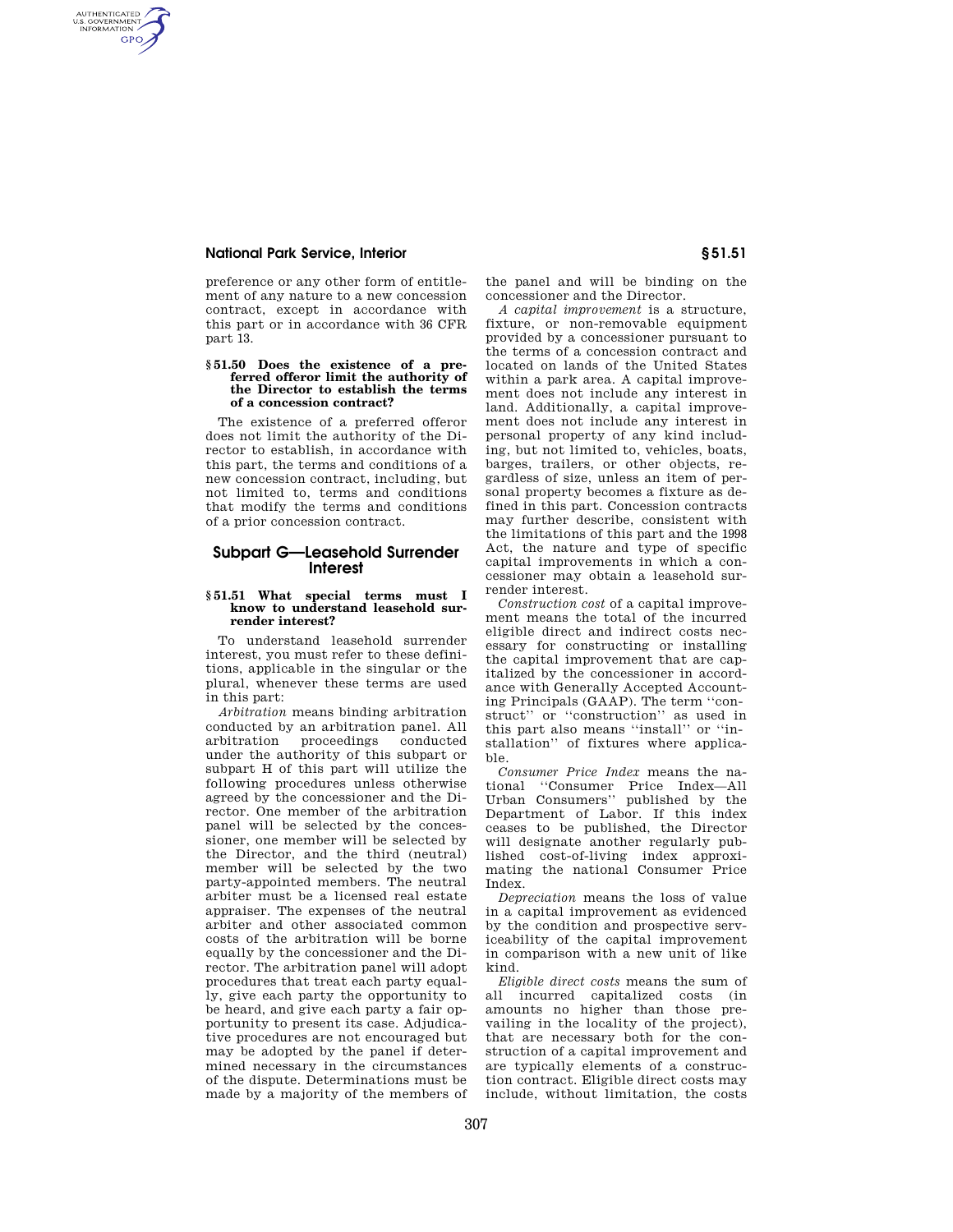of (if capitalized in accordance with GAAP and in amounts no higher than those prevailing in the locality of the project): building permits; materials, products and equipment used in construction; labor used in construction; security during construction; contractor's shack and temporary fencing; material storage facilities; power line installation and utility costs during construction; performance bonds; and contractor's (and subcontractor's) profit and overhead (including job supervision, worker's compensation insurance and fire, liability, and unemployment insurance).

*Eligible indirect costs* means, except as provided in the last sentence of this definition, the sum of all other incurred capitalized costs (in amounts no higher than those prevailing in the locality of the project) necessary for the construction of a capital improvement. Eligible indirect costs may include, without limitation, the costs of (if capitalized in accordance with GAAP and in amounts no higher than those prevailing in the locality of the project): architectural and engineering fees for plans, plan checks; surveys to establish building lines and grades; environmental studies; if the project is financed, the points, fees or service charges and interest on construction loans; all risk insurance expenses and ad valorem taxes during construction. The actual capitalized administrative expenses (in amounts no higher than those prevailing in the locality of the project) of the concessioner for direct on-site construction inspection are eligible indirect costs. Other administrative expenses of the concessioner are not eligible indirect costs.

*Fixtures and non-removable equipment*  are manufactured items of personal property of independent form and utility necessary for the basic functioning of a structure that are affixed to and considered to be part of the structure such that title is with the Director as real property once installed. Fixtures and non-removable equipment do not include building materials (e.g., wallboard, flooring, concrete, cinder blocks, steel beams, studs, window frames, windows, rafters, roofing, framing, siding, lumber, insulation, wallpaper, paint, etc.). Because of their spe-

**§ 51.51 36 CFR Ch. I (7–1–10 Edition)** 

cial circumstances, floating docks (but not other types of floating property) constructed by a concessioner pursuant to the terms of a leasehold surrender interest concession contract are considered to be non-removable equipment for leasehold surrender interest purposes only. Except as otherwise indicated in this part, the term ''fixture'' as used in this part includes the term ''non-removable equipment.''

*Leasehold surrender interest solely*  means a right to payment in accordance with this part for related capital improvements that a concessioner makes or provides within a park area on lands owned by the United States pursuant to this part and under the terms and conditions of an applicable concession contract. The existence of a leasehold surrender interest does not give the concessioner, or any other person, any right to conduct business in a park area, to utilize the related capital improvements, or to prevent the Director or another person from utilizing the related capital improvements. The existence of a leasehold surrender interest does not include any interest in the land on which the related capital improvements are located.

*Leasehold surrender interest concession contract* means a concession contract that provides for leasehold surrender interest in capital improvements.

*Leasehold surrender interest value*  means the amount of compensation a concessioner is entitled to be paid for a leasehold surrender interest in capital improvements in accordance with this part. Unless otherwise provided by the terms of a leasehold surrender interest concession contract under the authority of section 405(a)(4) of the 1998 Act, leasehold surrender interest value in existing capital improvements is an amount equal to:

(1) The initial construction cost of the related capital improvement;

(2) Adjusted by (increased or decreased) the same percentage increase or decrease as the percentage increase or decrease in the Consumer Price Index from the date the Director approves the substantial completion of the construction of the related capital improvement to the date of payment of the leasehold surrender interest value;